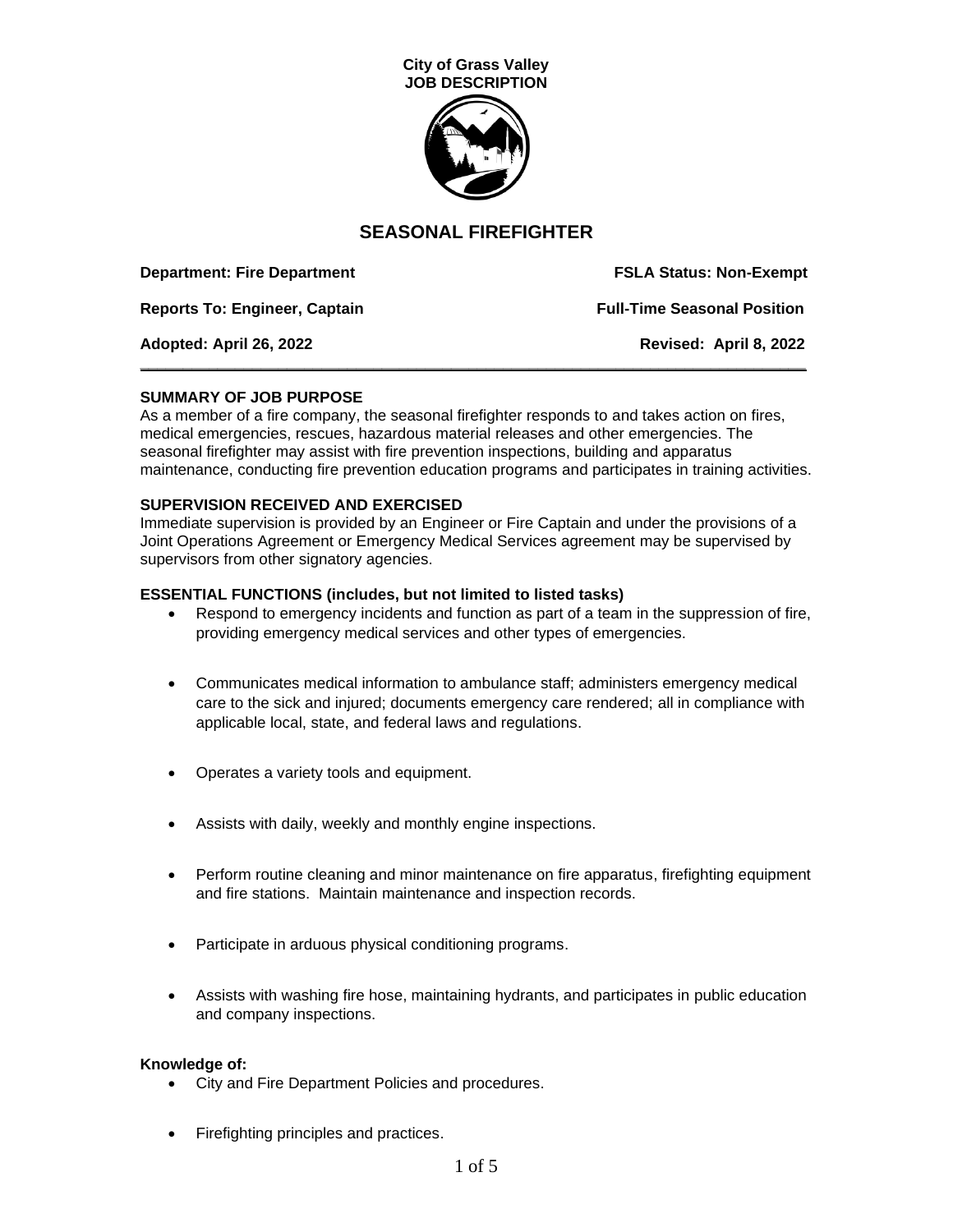

- Basic building construction.
- Function and use of firefighting tools and equipment.
- Provision of emergency medical services at the Emergency Medical Technician expanded scope level as determined by Sierra Sacramento Valley EMS and the City of Grass Valley.
- Basic all-risk Incident Command System.
- English usage, spelling, grammar and punctuation.
- Personal safety, fitness and readiness.
- Basic computer use.

## **Ability to:**

- Perform physically demanding work for extended periods of under all types of weather conditions in dangerous and stressful conditions.
- Function effectively in high stress conditions.
- Establish and maintain effective relationships with employees, coworkers, supervisors, victims and the general public.
- Understand and carry out all written and oral directions.
- Think clearly and act decisively.
- Communicate clearly and effectively in oral and written form.
- Accept constructive criticism.
- Maintain oneself in a state of physical and mental readiness.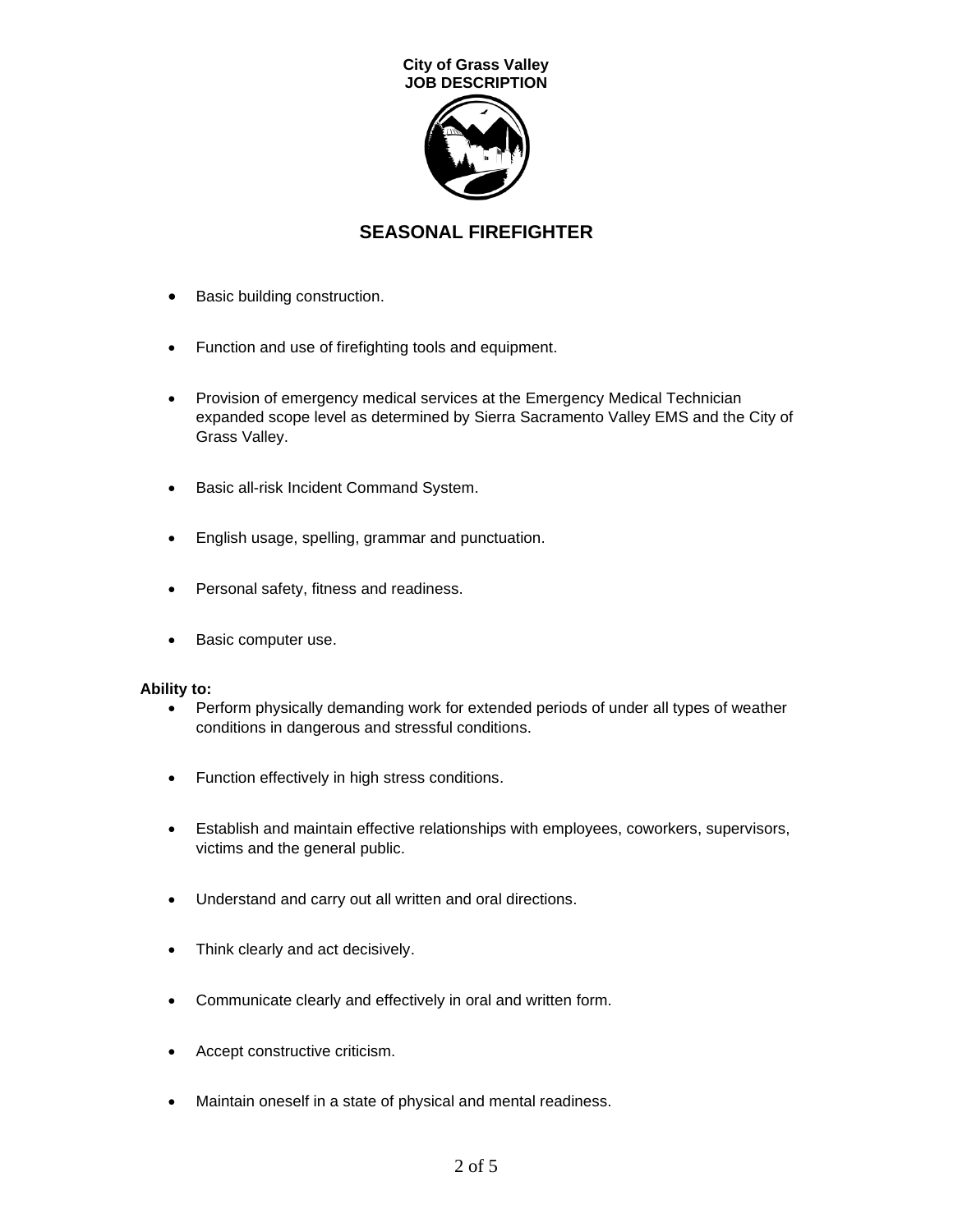

- Return to work for department directed trainings or meetings.
- Return to work on short notice for emergency incidents or circumstances.

## **QUALIFICATIONS**

To perform this job successfully, a person must be able to perform each essential duty satisfactorily. The requirements listed are representative of the knowledge, skill and/or ability required. Qualifications must be meet at close of test application period. **Reasonable accommodations may be made to enable individuals with disabilities to perform the essential functions.**

### **EDUCATION AND EXPERIENCE**

- Minimum age of 18 years;
- High school diploma or General Education Degree.
- California State Fire Marshal Firefighter I certificate obtained through an Accredited California State Fire Marshal Firefighter I Academy or letter on Academy/College letterhead signed by a Academy Director verifying completion of the Fire Academy and meeting the training requirement for CSFM Firefighter I by time of appointment.
- Firefighting experience desirable

## **CERTIFICATES, LICENSES, REGISTRATIONS**

- California State Fire Marshal Firefighter I certificate obtained through an Accredited California State
- Fire Marshal Firefighter I Academy or letter on Academy/College letterhead signed by a Academy Director verifying completion of the Fire Academy and meeting the training requirement for CSFM Firefighter I by time of appointment.
- Current and valid Emergency Medical Technician or Emergency Medical Technician Paramedic certification in California or National Registry with ability to meet current Sierra Sacramento Valley EMS requirements.
- Ability to meet expanded scope EMT skills as defined by Sierra Sacramento Valley EMS, the City of Grass Valley and current MOU. Expanded scope EMT certification is a condition of employment as a firefighter.
- Current CPR certification. CPR certification is a condition of employment
- Valid California Drivers License.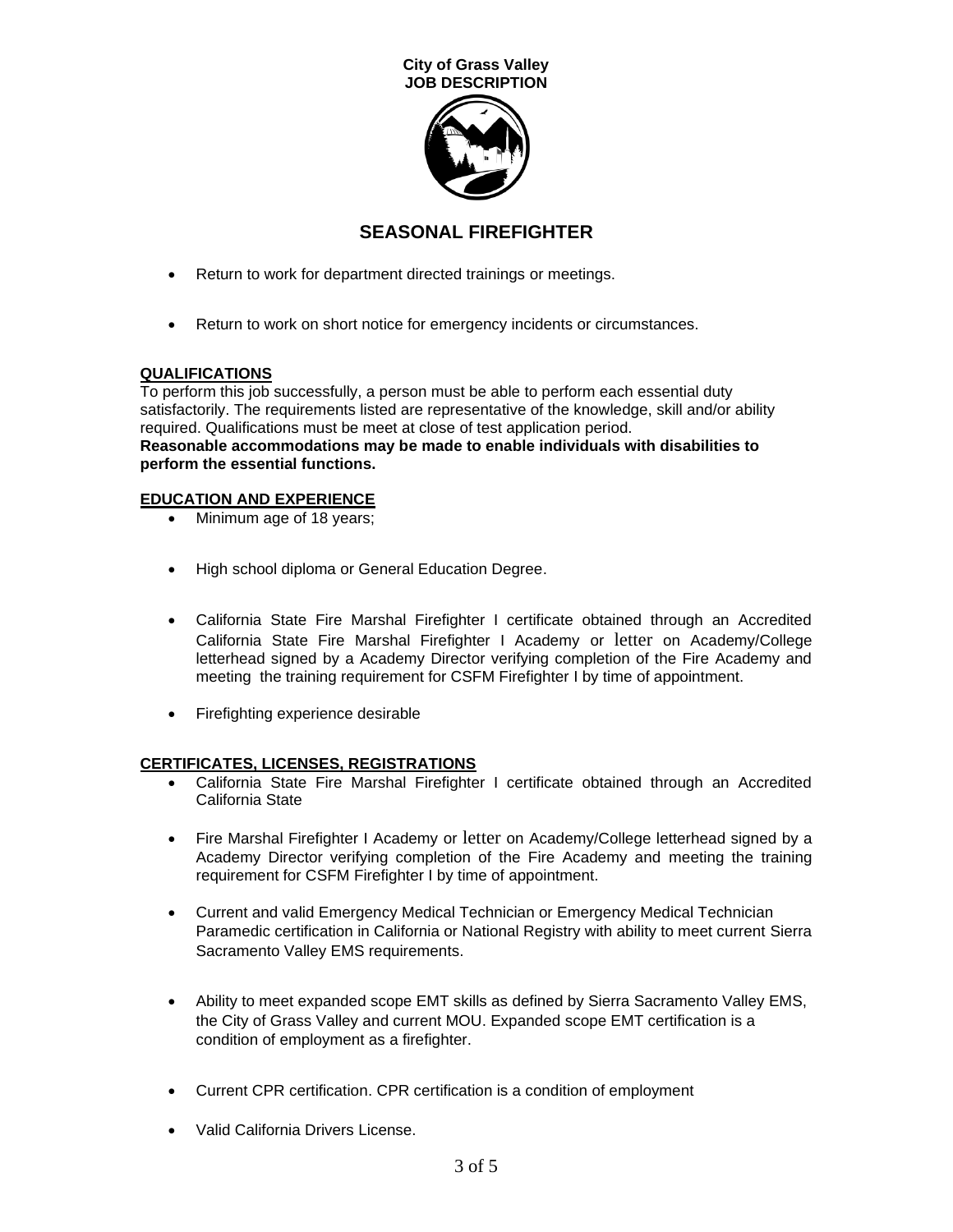

• Current and valid Candidate Physical Ability Test (CPAT).

## **LANGUAGE SKILLS**

Ability to read, write and communicate in English at a level required for successful job performance.

### **MATHEMATICAL SKILLS**

Ability to use and understand basic mathematical concepts such as: adding, subtracting, multiplying, dividing, simple fractions and percentages.

## **REASONING ABILITY**

• Ability to apply common sense understanding to carry out instructions furnished in written, orally or in diagram form; analyze and resolve problems involving circumstances and or events using standardized methods or procedures.

### **PHYSICAL DEMANDS**

Person must pass a medical examination to verify the ability to physically perform all required duties.

- The physical demands described here are representative of those that must be met by an employee to successfully perform the essential functions of this job.
- The employee must be free from any physical, emotional, or mental condition which might adversely affect the ability to perform essential job duties.
- The employee must have the ability to perform those physical activities required for the execution of essential functions including, but not limited to, regular sitting, walking, standing, performing repetitive motions with hands and wrists such as regular keyboarding. The employee must have the ability to perform normal communications, including in person, two-way radio or on the telephone. The employee must also be able to crouch, kneel, stoop, twist, climb, balance, reach, grasp, push, pull, carry and lift 100 pounds of weight. The employee must be able to work in confined spaces for extended periods of time in all climates and weather.